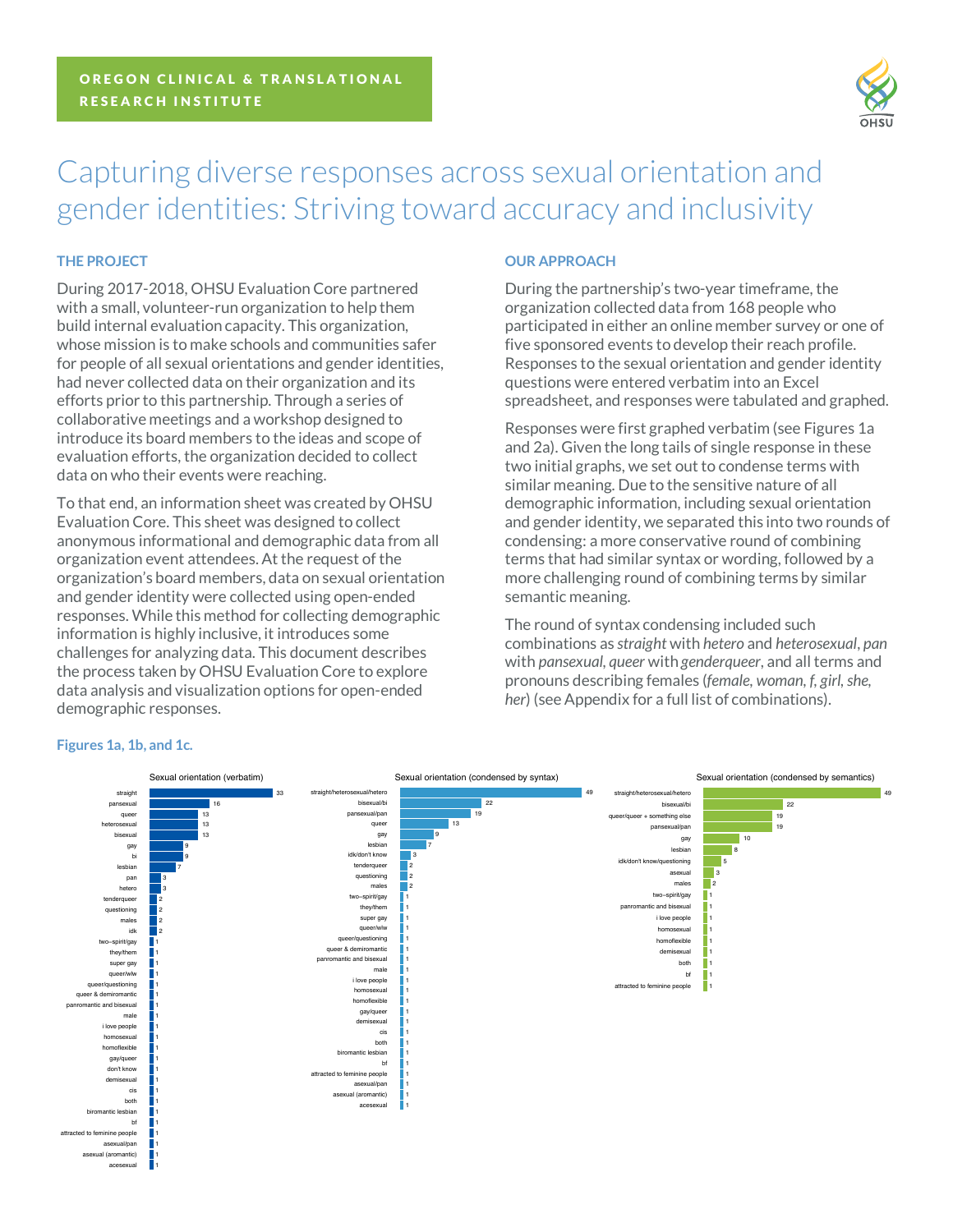#### **Figures 2a, 2b, and 2c.**



For the second, or semantic, round of combining terms, we consulted with other academic, professional, and community experts who specialize in working with people of different sexual orientations and gender identities. This resulted in further condensing the responses based on meaning, or semantics. This round of semantic condensing included combinations such as *questioning* with *I don't know* (though there was some discussion as to whether these are the same thing), any sexual orientation response that included the word *queer*(though there were many variations), *cis female* with unspecified female terms, and all nonbinary gender categories (*nonbinary, queer, gender fluid, gender neutral, and gender non-conforming*).

Each round of condensing left the figures with shorter tails (see Figures 1b, 1c, 2b, and 2c), While this final result still leaves the data display with uncombined responses, it reduces the number of single responses from 22 to 9 for sexual orientation and 33 to 5 for gender identity.

#### **CONCLUSION**

OHSU Evaluation Core sought out a solution to simultaneously honor a community-driven data collection process and display those results in a way that is meaningful and accessible. Through a series of data condensing that relied on academic, professional, and community experts, we created a final data display that greatly reduced the number of single-item responses. Through this method, we believe we were able to both capture and honor diversity across identities as well as

report results in a meaningful and practical way. Others can collect data on sexual orientation and gender identity through open-ended response and use a similar condensing process to display data.

#### **CONSIDERATIONS**

Be aware of the assumptions made when condensing data as they may detract from the authenticity of open-ended responses. There may not always be agreement about whether and how terms should be combined, and in this case it's important to note that the individuals who provided these responses were not involved in the decision-making about how their responses were handled. As an example of these assumptions, during a presentation of this work at the 2019 American Evaluation Association Conference, an attendee asked why we chose to combine *male* and *cis-male* but not include *trans male* in this same category. This question highlights assumptions about the default category being cis and demonstrates how transparency in condensing decisions is of utmost importance. It also further emphasizes the need to include a variety of expertise when making decisions about which identities to combine.

Scalability of this approach may be an issue. While we combined terms by hand, we believe that people trained in machine learning may be able to create rules that would allow for larger data sets that use open-ended responses to be displayed in a similar manner.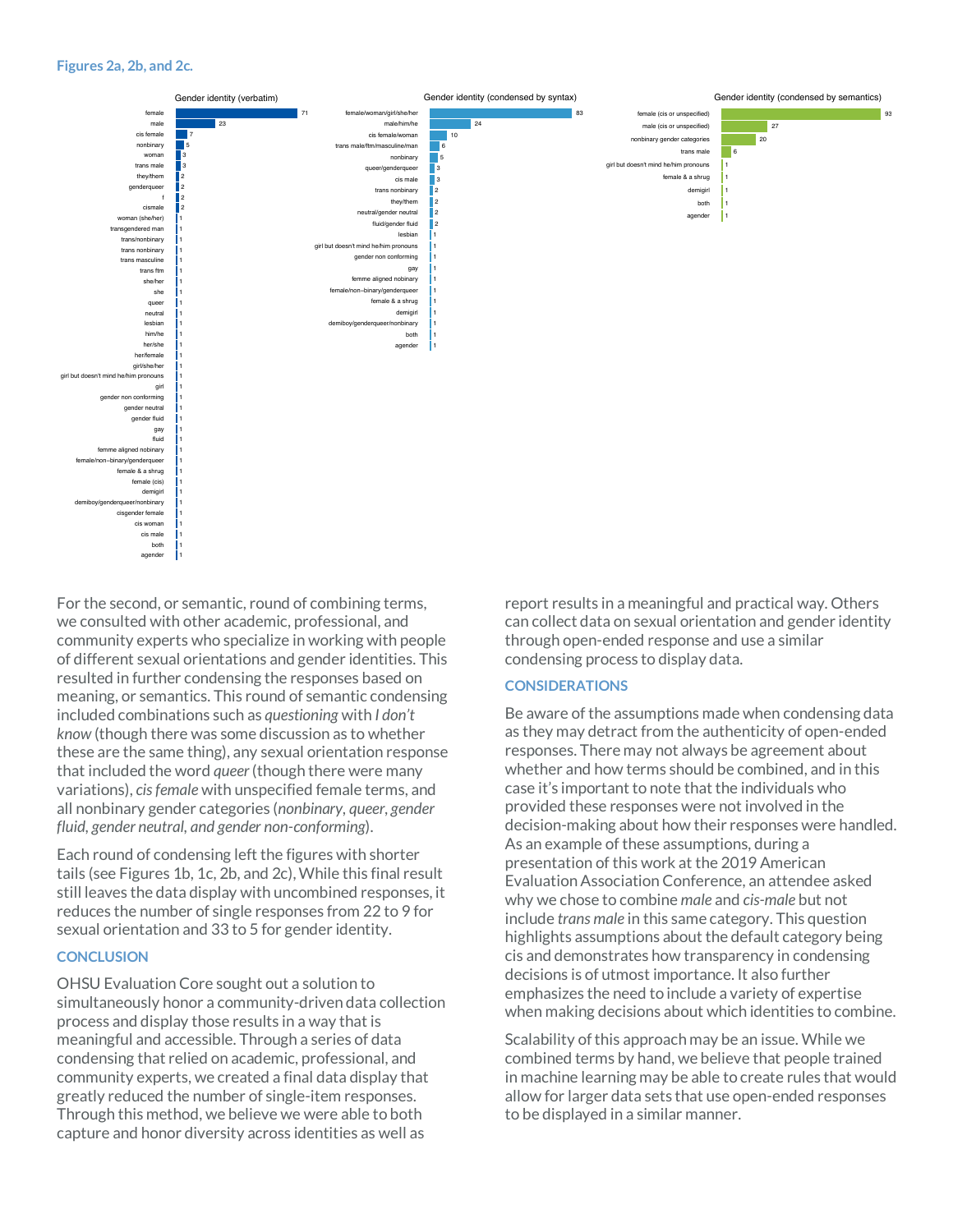#### **SUGGESTED APPROACHES FOR COLLECTING AND ANALYZING OPEN-ENDED DATA ON SEXUAL ORIENTATION AND GENDER IDENTITY**

If you are interested in collecting sexual orientation and gender identity in an open-ended way:

- Consider how you will use the information you collect. If you will not use the data, don't collect it (this is true for all demographic information).
- Determine what level of data analysis is needed for your intended audience. Not all organizations need their data condensed before being displayed; a word cloud or list of responses may suffice.
- Utilize stakeholder input to help you decide how to condense and display responses. If possible, seek input from the individuals or groups providing the responses.
- Be transparent about the processes and decisions made when condensing data.

#### **OTHER PRACTICES FOR COLLECTING DATA ON SEXUAL ORIENTATION AND GENDER IDENTITY**

If you want to make sure your questions on sexual orientation and gender identity are inclusive, but not necessarily open-ended, consider the following:

- For gender, do not limit response options to *Male* and *Female.*
- When using online survey forms, randomize the order of responses so the first option isn't always "straight" for sexual orientation or "male" for gender.
- Allow respondents to self-describe their sexual orientation or gender identity. Avoid using the word *Other* for this option; instead, try *Prefer to self-describe:* and leave room for open text.
- Allow respondents to check more than one box in a fixed response format.
- Whenever possible, include a *Prefer not to answer* option, or make the question optional.
- Ask about gender and trans separately, as trans is not considered to be a gender (again, only ask this question if it is useful for your research).

# **Example:**

How do you identify your gender?

- o Male
- o Female
- o Non-binary
- o Prefer to self-describe:
- o Prefer not to answer

Would you describe yourself as transgender?

- o Yes
- o No

# **ADDITIONAL RESOURCES**

For more information on collecting data on sexual orientation and gender identity, we recommend the following resources:

## **Current Measures of Sexual Orientation and Gender Identity in Federal Surveys**

This working paper describes and documents how sexual orientation and gender identity are currently measured in U.S. Federal surveys (published in 2016).

https://dpcpsi.nih.gov/sites/default/files/WorkingGroupP aper1\_CurrentMeasures\_08-16\_508.pdf

## **Collecting Transgender-Inclusive Gender Data in Workplace and Other Surveys**

This article by the Human Rights Campaign outlines options for asking about gender, gender identity, and sexual orientation for programmatic purposes.

https://www.hrc.org/resources/collecting-transgenderinclusive-gender-data-in-workplace-and-other-surveys

# **Finding the Right Words: LGBTQ+ Glossary**

This glossary created by the It Gets Better Project includes videos to help further understand the labels that some LGBTQ+ people use. Glossary also available as a downloadable PDF (free with registration).

https://itgetsbetter.org/blog/lesson/glossary/